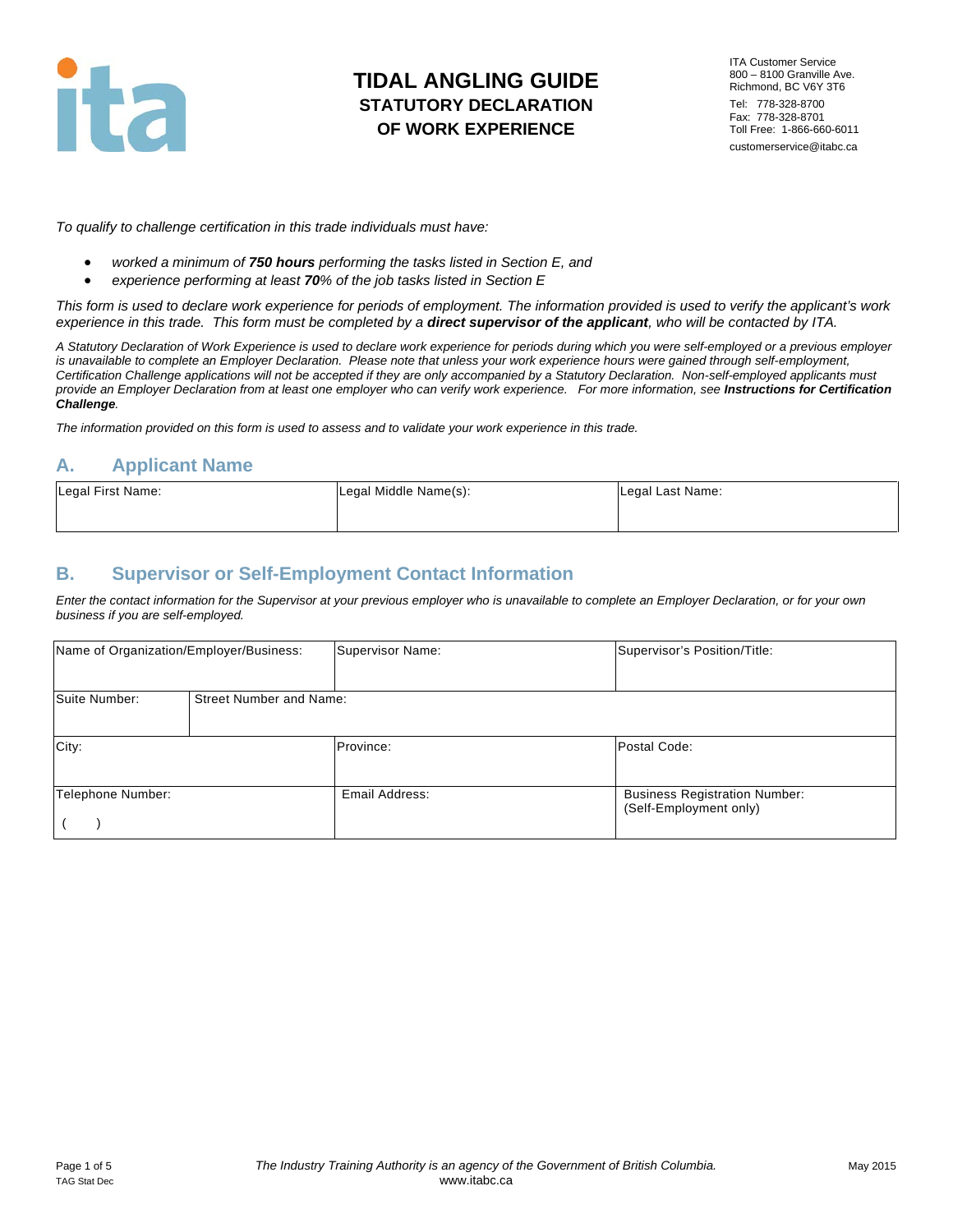

ITA Customer Service 800 – 8100 Granville Ave. Richmond, BC V6Y 3T6 Tel: 778-328-8700 Fax: 778-328-8701 Toll Free: 1-866-660-6011 customerservice@itabc.ca

## **C. Employment or Self-Employment Information of Applicant**

*Enter the dates and number of hours for this period of employment or self-employment. Combine multiple periods of self-employment on one form, but separate periods of employment with different employers on separate forms.*

| Dates of Employment (MM/DD/YYYY):                                                                                                                                |                                                                                                      | Total Number Hours of Tidal Angling Guide Experience Accumulated<br>lin that Period: |        |
|------------------------------------------------------------------------------------------------------------------------------------------------------------------|------------------------------------------------------------------------------------------------------|--------------------------------------------------------------------------------------|--------|
| From:                                                                                                                                                            | To:                                                                                                  |                                                                                      |        |
| Job Title of Applicant:                                                                                                                                          |                                                                                                      |                                                                                      |        |
| Vessel Type:                                                                                                                                                     |                                                                                                      | Vessel Length:                                                                       |        |
| Areas Fished (check all that apply):<br>□ Haida Gwaii<br>□ North Coast/Hecate Strait<br>□ West Coast Vancouver Island                                            | $\Box$ Strait of Georgia $\Box$ Strait of Juan de Fuca<br>□ North Vancouver Island /Johnstone Strait | □ Central Coast/Queen Charlotte Sound<br>$\Box$ Other:                               |        |
| Species Fished (check all that apply): $\square$ Salmon $\square$ Halibut $\square$ Ling Cod $\square$ Rockfish $\square$ Crab $\square$ Shrimp/Prawns $\square$ |                                                                                                      |                                                                                      | Other: |

### **D. Reason for Statutory Declaration**

Indicate why a Statutory Declaration is required for this period of employment:

 $\Box$ 

- Applicant was self-employed  $\square$  Employer will not complete Employer Declaration
- $\Box$
- Employer is no longer in business  $\Box$  Employment records are not available

Applicants must attempt to contact current or previous employers to request an Employer Declaration. If you have been unable to obtain an Employer Declaration for any portion of your non-self-employed work experience, indicate the steps you have taken to try to obtain it. If sufficient evidence of steps taken is not provided, the application may not be approved.

| Legal First Name: | Legal Middle Name(s): | Legal Last Name: |
|-------------------|-----------------------|------------------|
|                   |                       |                  |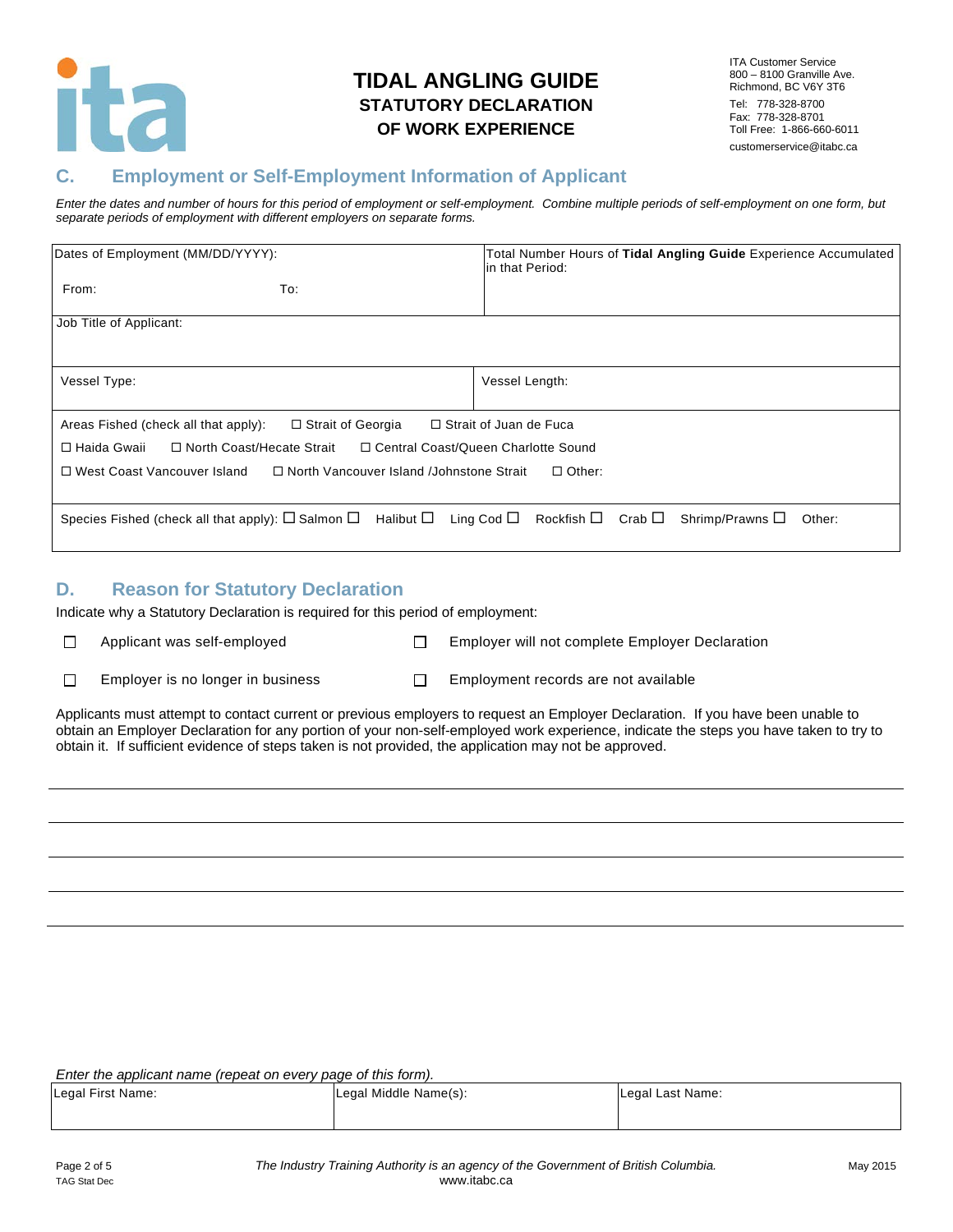

ITA Customer Service 800 – 8100 Granville Ave. Richmond, BC V6Y 3T6 Tel: 778-328-8700 Fax: 778-328-8701 Toll Free: 1-866-660-6011 customerservice@itabc.ca

#### **E. Skill Assessment**

*Please indicate how often the applicant has demonstrated the skills and knowledge in the areas listed below during their period of employment with you.*

| Unit          | <b>Details</b>                                                         | <b>Frequently</b> | <b>Occasionally</b> | <b>Never</b> |
|---------------|------------------------------------------------------------------------|-------------------|---------------------|--------------|
| TAG-1         | Encounter situations requiring basic first aid                         | □                 | □                   | □            |
|               | Perform basic first aid procedures                                     | $\Box$            | $\Box$              | $\Box$       |
| TAG-2         | Respond to marine emergencies                                          | □                 | □                   | $\Box$       |
|               | Use marine safety and survival equipment                               | $\Box$            | $\Box$              | □            |
| <b>TAG-3</b>  | Operate non-pleasure small vessels                                     | □                 | □                   | □            |
|               | Refuel non-pleasure small vessels                                      | □                 | □                   | □            |
| TAG-4         | Prepare voyage details and sailing plan                                | □                 | □                   | □            |
|               | Use navigational aids and equipment                                    | $\Box$            | □                   | □            |
| TAG-5         | Operate VHF marine radio equipment                                     | □                 | □                   | □            |
|               | Make distress calls and DSC alerts according to procedure              | $\Box$            | $\Box$              | $\Box$       |
| TAG-6         | Communicate with colleagues and customers in a variety of situations   | □                 | □                   | □            |
|               | Communicate with supervisors and authorities according to protocol     | $\Box$            | $\Box$              | □            |
| TAG-7         | Work and interact effectively with others in the workplace             | □                 | □                   | □            |
|               | Plan and manage time and tasks effectively                             | □                 | □                   | □            |
| TAG-8         | Respond to conflict situations safely and professionally               | □                 | □                   | □            |
|               | Resolve conflict situations encountered in day to day operations       | □                 | □                   | □            |
| TAG-9         | Use and share local tourism information in the workplace               | □                 | $\Box$              | $\Box$       |
| <b>TAG-10</b> | Follow maritime and tidal angling rules and regulations                | □                 | $\Box$              | □            |
|               | Inform and instruct others of applicable rules and regulations         | □                 | $\Box$              | □            |
| <b>TAG-11</b> | Apply and follow workplace safety policies and procedures              | □                 | □                   | □            |
|               | Use and adjust safety and personal protective equipment (PPE)          | □                 | $\Box$              | □            |
| <b>TAG-12</b> | Interact appropriately with other coastal resource users while guiding | □                 | □                   | □            |
|               | Supervise the interactions of clients and colleagues with others       | П                 | $\Box$              | □            |
| <b>TAG-13</b> | Interact with the local environment according to protocols/regulations | □                 | □                   | □            |
|               | Supervise the interaction of others with the coastal environment       | П                 | $\Box$              | $\Box$       |

| $\mathbf{L}$ and applicable hanno popole on over $\boldsymbol{y}$ page of end form $\boldsymbol{y}$ . |                       |                  |
|-------------------------------------------------------------------------------------------------------|-----------------------|------------------|
| Legal First Name:                                                                                     | Legal Middle Name(s): | Legal Last Name: |
|                                                                                                       |                       |                  |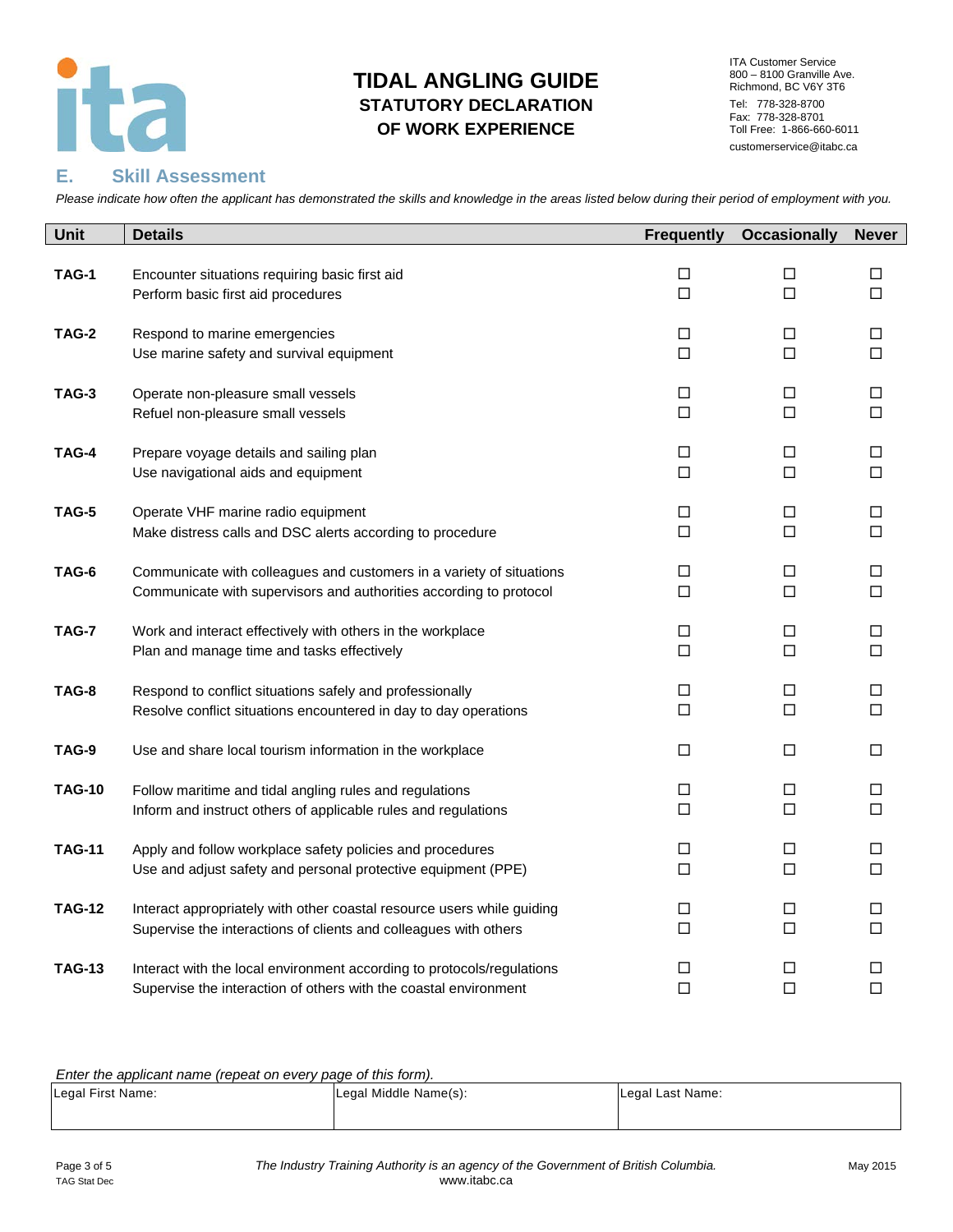

ITA Customer Service 800 – 8100 Granville Ave. Richmond, BC V6Y 3T6 Tel: 778-328-8700 Fax: 778-328-8701 Toll Free: 1-866-660-6011 customerservice@itabc.ca

| Unit          | <b>Details</b>                                                                                                                                                           | <b>Frequently</b> | <b>Occasionally</b> | <b>Never</b> |
|---------------|--------------------------------------------------------------------------------------------------------------------------------------------------------------------------|-------------------|---------------------|--------------|
| <b>TAG-14</b> | Act in an environmentally responsible and sustainable manner<br>Instruct and inform others about environmentally responsible and sustainable<br>behaviour                | ш                 | П                   |              |
| <b>TAG-15</b> | Apply safe food, catch, and bait handling principles and procedures<br>Identify and use cleaning and sanitizing products appropriately                                   |                   |                     |              |
| <b>TAG-16</b> | Use and maintain angling tools and equipment appropriately<br>Select and match tools and equipment to angling conditions                                                 |                   |                     |              |
| <b>TAG-17</b> | Supervise the catch, release and retention of fish by others<br>Follow and enforce regulations and limits related to recreational fishing                                |                   |                     |              |
| <b>TAG-18</b> | Plan and schedule trip activities subject to a variety of circumstances<br>Respond to clients special needs and requests<br>Maintain all necessary trip logs and records |                   | П                   |              |

### **F. Confirmation of Prerequisite Credentials or Certificates**

*Evidence that the applicant has earned prerequisite credentials or certificates is required before the individual is permitted to challenge certification.* 

| $\Box$ | Marine Basic First Aid OR an equivalent First Aid training course that is over 16<br>hours in duration | □ | Copy of certificate attached |
|--------|--------------------------------------------------------------------------------------------------------|---|------------------------------|
|        | Small Vessel Operator Proficiency (SVOP)                                                               |   | Copy of certificate attached |
|        | Marine Emergency Duties (MED) A3                                                                       |   | Copy of certificate attached |
|        | Restricted Operator's Certificate - Maritime (ROC-M)                                                   |   | Copy of certificate attached |
|        |                                                                                                        |   |                              |

*If you have other government issued certificates that exceed these certifications please contact go2 to confirm that they are acceptable substitutes.*

# **G. Applicant Signature**

I certify that the information I have provided is accurate. (Note: Collection and protection of personal information on this form is in accordance with the provisions of the Freedom of Information and Protection of Privacy Act.)

| Applicant Name (please print): | Applicant Signature: | Date: (MM/DD/YYYY) |
|--------------------------------|----------------------|--------------------|
|                                |                      |                    |

| Legal First Name: | Legal Middle Name(s): | Legal Last Name: |
|-------------------|-----------------------|------------------|
|                   |                       |                  |
|                   |                       |                  |
|                   |                       |                  |